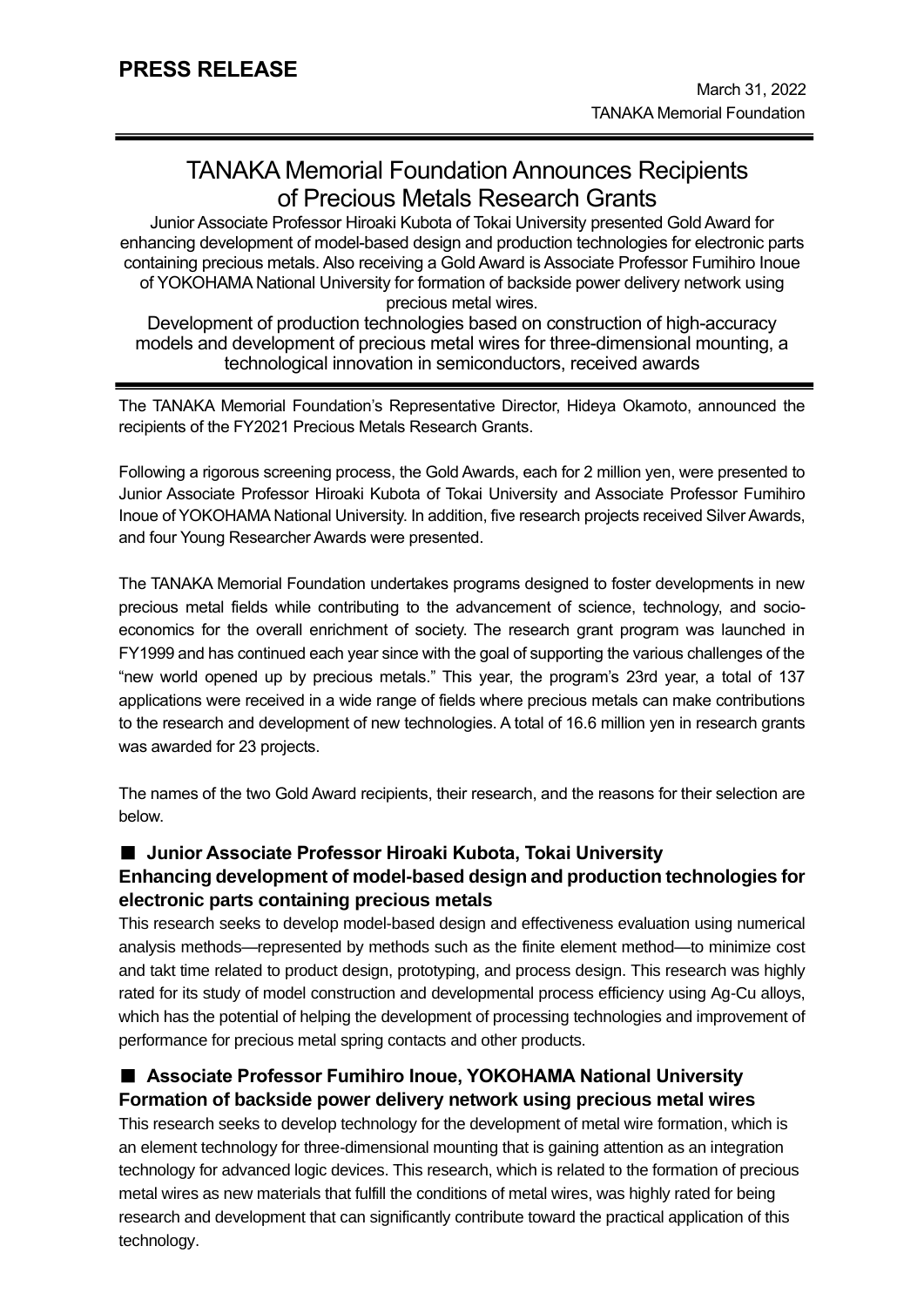Five Silver Awards, four Young Researcher Awards, and 12 Encouragement Awards were also granted. The recipients and an overview of the Precious Metals Research Grants are indicated below. Applications for the FY2022 research granted are scheduled to open in the fall.

| <b>List of FY2021 Precious Metals Research Grants Recipients</b> |
|------------------------------------------------------------------|
|------------------------------------------------------------------|

| Platinum Award (0 award, 5 million yen)                                                   |                                                                                                                               |  |
|-------------------------------------------------------------------------------------------|-------------------------------------------------------------------------------------------------------------------------------|--|
| Non granted                                                                               |                                                                                                                               |  |
| Gold Award (2 awards, 2 million yen each)                                                 |                                                                                                                               |  |
| Hiroaki Kubota, Junior Associate Professor, Tokai<br>University                           | Enhancing development of model-based design and<br>production technologies for electronic parts<br>containing precious metals |  |
| Fumihiro Inoue, Associate Professor,                                                      | Formation of backside power delivery network using                                                                            |  |
| <b>YOKOHAMA National University</b>                                                       | precious metal wires                                                                                                          |  |
| Silver Awards (5 awards, 1 million yen each)                                              |                                                                                                                               |  |
| Shoso Singubara, Professor, Kansai University                                             | Formation of electroless ruthenium plating film and<br>lowering its resistance                                                |  |
| Yuichi Manaka, Researcher, National Institute of                                          | Value conversion of NO <sub>x</sub> using precious metal                                                                      |  |
| Advanced Industrial Science and Technology                                                | catalyst                                                                                                                      |  |
| Yoko Yamabe-Mitarai, Professor, The University                                            | Platinum group metal-based high entropy super                                                                                 |  |
| of Tokyo                                                                                  | heat-resistant material                                                                                                       |  |
| Takuya Nakashima, Associate Professor, Nara                                               | Creation of light-emitting materials based on                                                                                 |  |
| Institute of Science and Technology                                                       | precious metal clusters                                                                                                       |  |
| Akitsu Shigetou, Principal Researcher, National<br><b>Institute for Materials Science</b> | Hybrid bonding of corrosion-resistant precious                                                                                |  |
|                                                                                           | metals and organic materials at low temperature                                                                               |  |
|                                                                                           | under atmospheric pressure                                                                                                    |  |
| Young Researcher Awards (4 awards, 1 million yen each)                                    |                                                                                                                               |  |
|                                                                                           | Development of Co-Cr-W-X alloy for next-generation                                                                            |  |
| Kosuke Ueki, Assistant Professor, KINDAI                                                  | stents that balances mechanical properties,                                                                                   |  |
| University                                                                                | corrosion resistance, biocompatibility, and X-ray                                                                             |  |
|                                                                                           | visibility                                                                                                                    |  |
| Shinya Masuda, Project Research Associate, The<br>University of Tokyo                     | Selective synthesis of gold cluster catalyst with high                                                                        |  |
|                                                                                           | carrying rate of atomically precise size and                                                                                  |  |
|                                                                                           | composition                                                                                                                   |  |
| Taichi Goto, Assistant Professor, Toyohashi                                               | Development of high-frequency spin wave device                                                                                |  |
| University of Technology                                                                  | using precious metals                                                                                                         |  |
| Asuka Inada, Assistant Professor, University of<br>Miyazaki                               | Development of innovative metal-organic framework                                                                             |  |
|                                                                                           | formed using peptides and precious metals and its                                                                             |  |
|                                                                                           | application in hydrogen storage medium                                                                                        |  |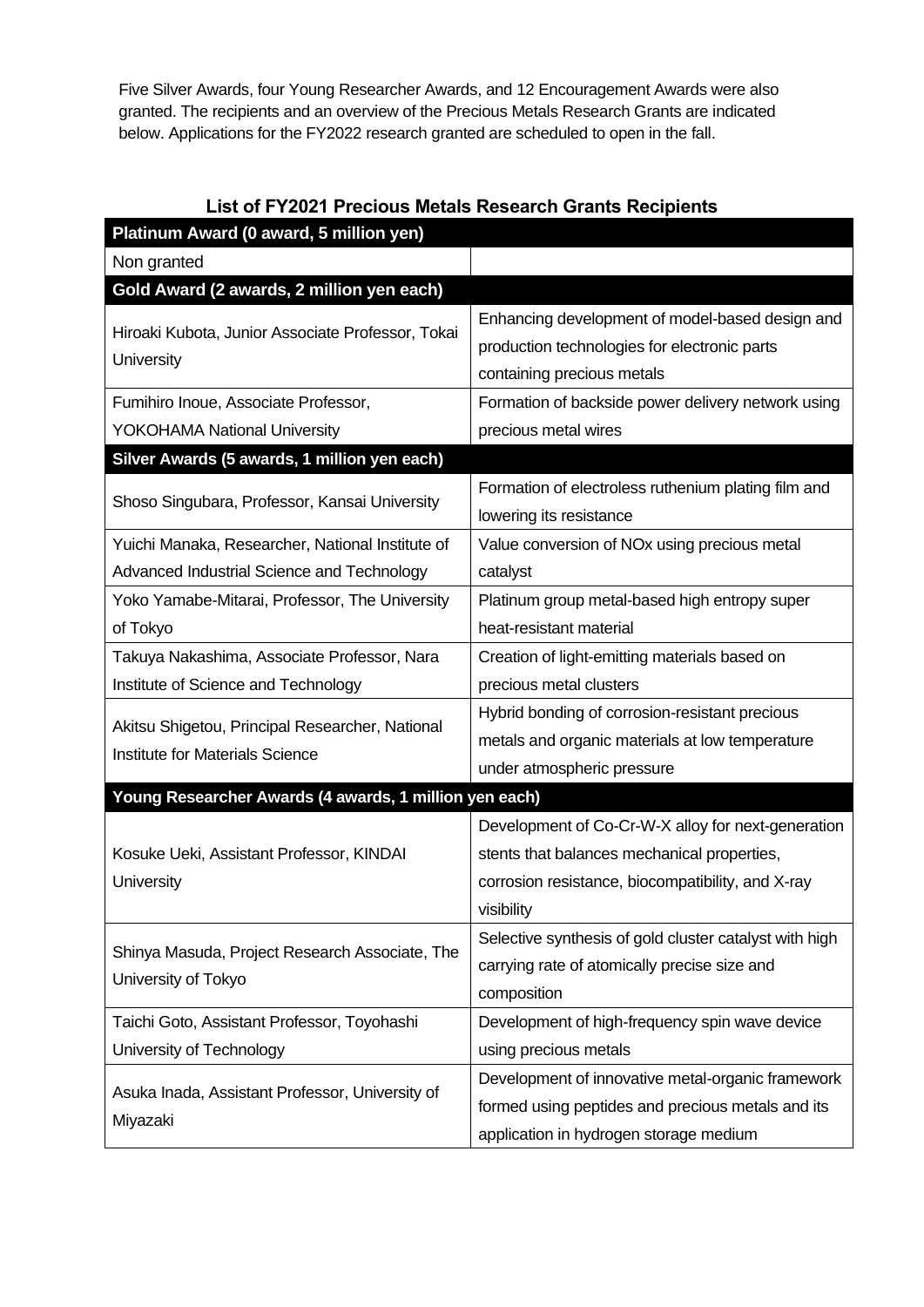| Encouragement Award (12 awards, 300,000 yen each)        |                                                       |  |
|----------------------------------------------------------|-------------------------------------------------------|--|
| Chen Chuantong, Associate Professor, Osaka<br>University | Minamiki Tsukuru, Research Scientist, National        |  |
|                                                          | Institute of Advanced Industrial Science and          |  |
|                                                          | Technology                                            |  |
| Hiyori Uehara, Assistant Professor, National             | Shinjiro Takano, Research Associate, The              |  |
| Institutes of Natural Sciences                           | University of Tokyo                                   |  |
| Shoko Fujii, Medical Doctor, Tokyo Medical and           | Hiroyoshi Ohtsu, Assistant Professor, Tokyo Institute |  |
| <b>Dental University</b>                                 | of Technology                                         |  |
| Sun Jian, Special researcher, Tokyo Institute of         | Masakazu Matsubara, Associate Professor, Tohoku       |  |
| Technology                                               | University                                            |  |
| Katsunori Yogo, Assistant Professor, Nagoya              | Kaneyoshi Yamamoto, Professor, Hosei University       |  |
| University                                               |                                                       |  |
| Haruyuki Ishii, Associate Professor, Yamaguchi           | Yoshiaki Nishijima, Associate Professor,              |  |
| University                                               | <b>YOKOHAMA National University</b>                   |  |

# **Overview of the 2021 Precious Metals Research Grants**

### **[Conditions]**

Research content that falls under any of the following

- New technology related to precious metals
- Research and development related to precious metals that bring about innovative evolution in products
- Research and development of new products using precious metals
- Precious metal refers to eight elements of platinum, gold, silver, palladium, rhodium, iridium, ruthenium and osmium.
- If development is conducted jointly (or planned to be) with other material manufacturers, please indicate so.
- Products that have already been commercialized, put to practical use, or that are planned are not eligible.

### **[Grant Amounts]**

- Platinum Award: 5 million yen (1 award)
- Gold Award: 2 million yen (1 award)
- Silver Awards: 1 million ven (4 awards)
- Young Researcher Awards: 1 million yen (2 awards)
- Encouragement Award: 300,000 yen (several awards)
- The grant amount is treated as a scholarship donation.
- Awards may not be granted in some cases.
- The number of awards is subject to change.

### **[Eligible Candidates]**

- Personnel who belong to (or work for) educational institutions in Japan (universities, graduate schools, or technical colleges) or public and related research institutions may participate.
- As long as the applicant is affiliated with a research institution in Japan, the base of activity can be in Japan or overseas.
- The Young Researcher Awards are for researchers under the age of 37 as of April 1, 2021.

## **[Application Period]**

- 9am, September 1, 2021 (Wed) - 5pm, November 30, 2021 (Tue)